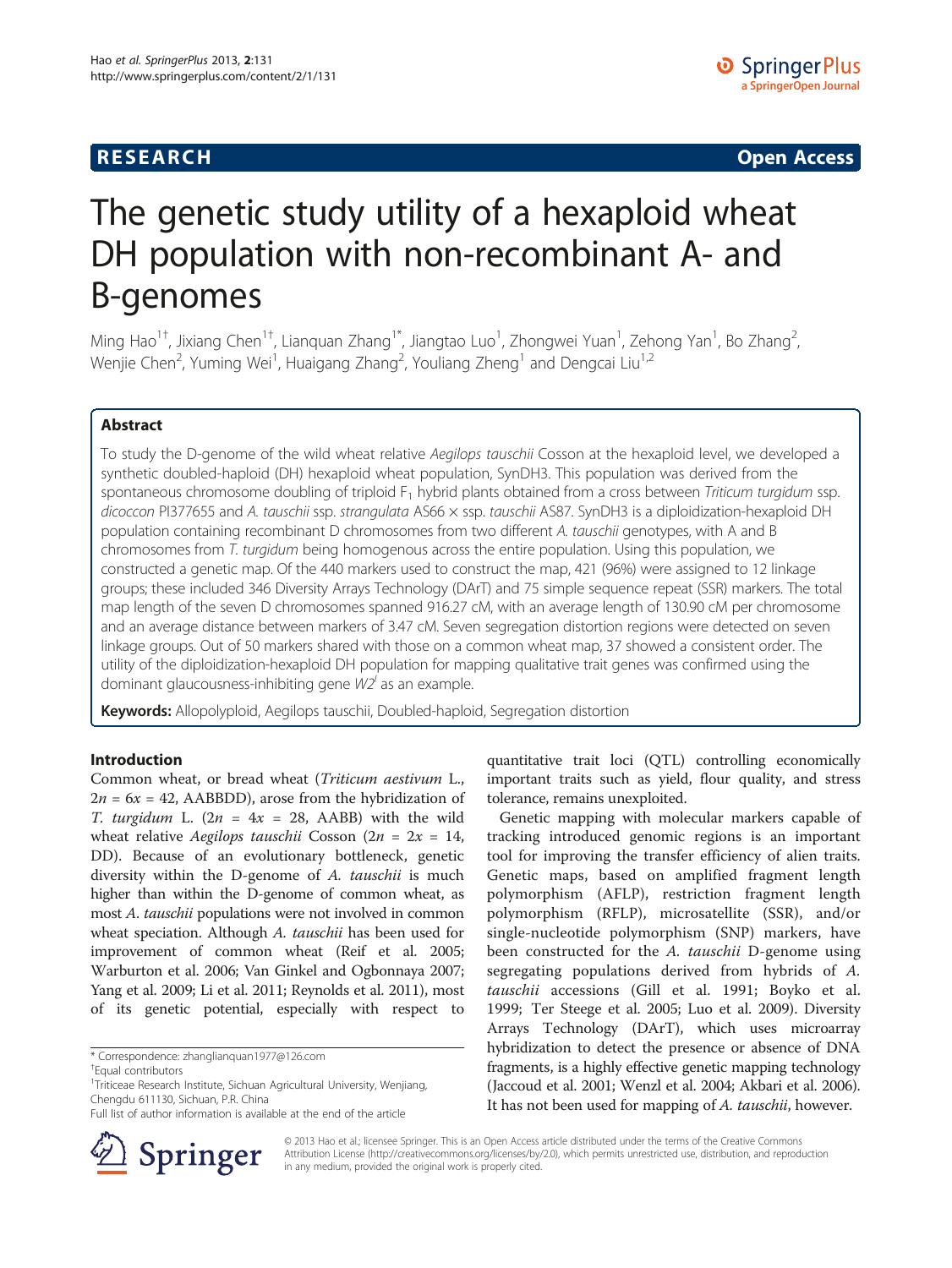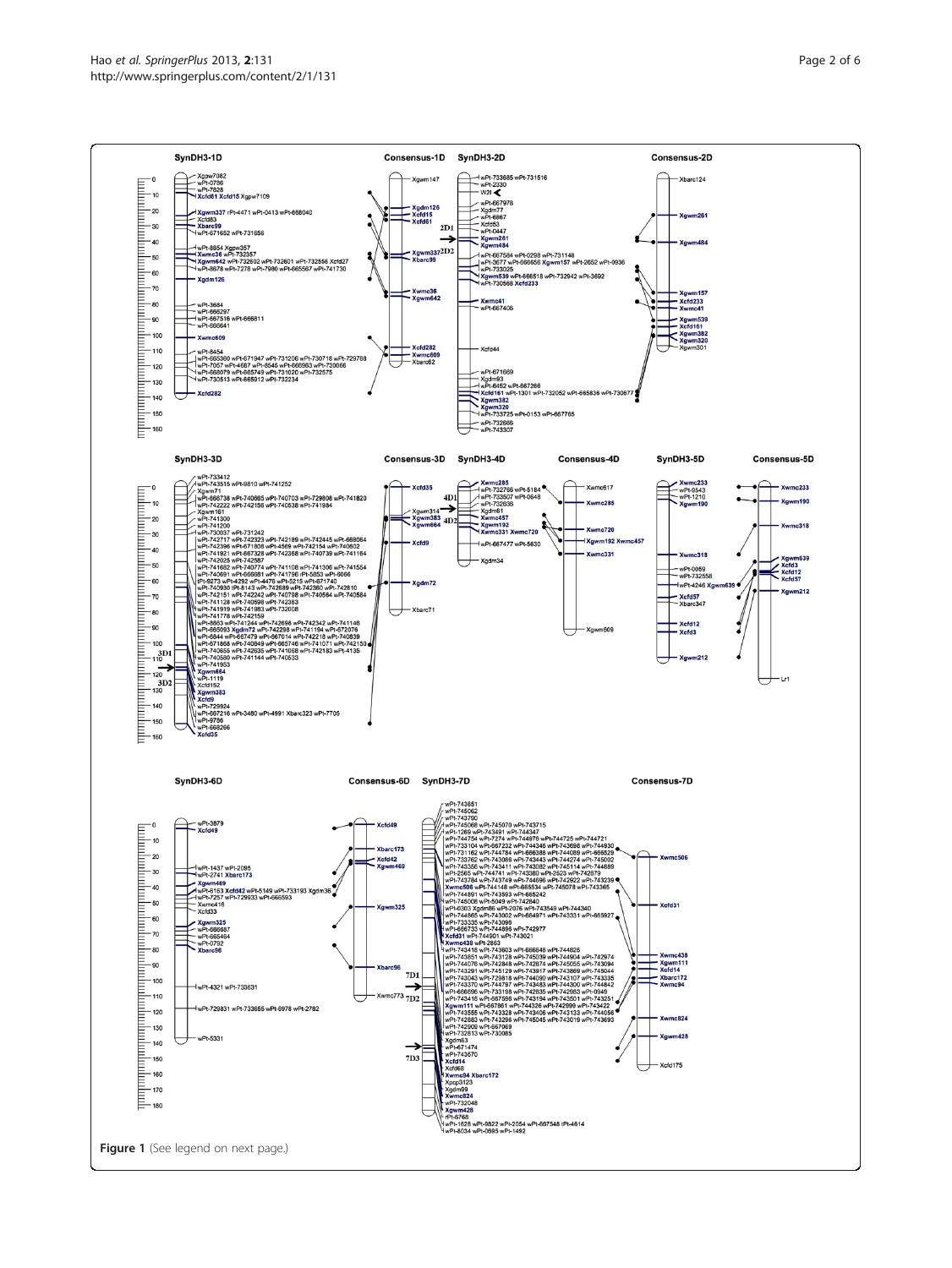<span id="page-2-0"></span>(See figure on previous page.)

Figure 1 SynDH3 map obtained in this study and its comparison with a common wheat consensus map (Somers et al. [2004](#page-5-0)). Shared markers between the two maps are indicated in blue. Map comparisons were performed using JoinMap 4.0 (Van Ooijen, [2006\)](#page-5-0). The scale on the left indicates distances in cM (Kosambi distances). The arrowheads indicate demarcation zones between two linkage groups.

Aegilops tauschii is diploid, whereas bread wheat is hexaploid. Gene expression can be greatly altered by different ploidy levels and/or the roles of homoeologous genes (Qi et al. [2012](#page-5-0) and cited references). To exploit the genetic potential of A. tauschii for wheat improvement, genetic analysis at the hexaploid level is consequently important. Construction of a D-genome genetic map is much more complicated for hexaploid wheat than for diploid A. tauschii, however, because many homoeologous (highly similar but non-allelic) sequences are present in the homoeologous A- and B-genomes of hexaploid wheat. Distinguishing homoeologous from homologous markers is complicated and prone to error (Poole et al. [2007](#page-5-0); Barker and Edwards [2009;](#page-5-0) Allen et al. [2011\)](#page-5-0). To reduce this complexity, we developed a synthetic doubled-haploid (DH) population (SynDH) in a hexaploid background (Zhang et al. [2011;](#page-5-0) Luo et al. [2012](#page-5-0)) consisting of genetically-recombined D-genome chromosomes from two A. tauschii accessions under a background of non-recombinant A- and B-genomes from a T. turgidum line. This diploidization-hexaploid SynDH population thus differed from current hexaploid wheat populations in which the A-, B-, and D-genomes are all involved in recombination. Our goal was to evaluate the usefulness of a SynDH population in genetic studies by (i) developing a genetic map of the A. tauschii genome using DArT and SSR markers, (ii) comparing this map with previously-reported ones, (iii) assessing the presence and extent of segregation distortion, and (iv) mapping the gene for glaucousness, as an example of a qualitative trait gene.

|  |  |  |  |  |  | Table 1 Marker distribution on D-genome chromosomes |
|--|--|--|--|--|--|-----------------------------------------------------|
|--|--|--|--|--|--|-----------------------------------------------------|

# Materials and methods

# Plant materials

Plant materials used in this study included 39 lines of a DH population and its three parents, T. turgidum ssp. dicoccon PI377655, A. tauschii ssp. tauschii AS87, and A. tauschii ssp. strangulata AS66. Aegilops tauschii AS87 and T. turgidum PI377655 are glaucous, with spike and leaf sheath surfaces coated with a waxy whitish substance, whereas A. tauschii AS66 is non-glaucous. Triticum turgidum PI377655 was pollinated with pollen from diploid  $F_1$  hybrids of A. tauschii AS66  $\times$  AS87 to form triploid  $F_1$  hybrids with ABD genomes. After selfing of the triploid  $F_1$  hybrid plants, DH lines were obtained by spontaneous chromosome doubling via union of unreduced gametes (Luo et al. [2012\)](#page-5-0).

#### SSR and DArT genotyping

DNA was isolated from bulk leaf samples from five plants for each DH and parental line using the 2×CTAB method (Saghai-Maroofet et al. [1984\)](#page-5-0). A total of 258 SSR markers ([http://wheat.pw.usda.gov/cgi-bin/graingenes/browse.](http://wheat.pw.usda.gov/cgi-bin/graingenes/browse.cgi?class=marker) [cgi?class=marker\)](http://wheat.pw.usda.gov/cgi-bin/graingenes/browse.cgi?class=marker) were screened for polymorphism in the parents. PCR amplifications and identification of amplified SSR fragments were performed as described in Luo et al. ([2012](#page-5-0)).

Genomic DNA profiling of SynDH lines and parents was carried out using DArT with a common wheat PstI (TaqI) v3.0 DArT array by Triticarte (Canberra, Australia; [http://www.triticarte.com.au/\)](http://www.triticarte.com.au/). For each sample, each marker was scored as "1" (present), "0" (absent), or, if it could not be reliably scored for that sample, as "-"

| Chromosome     | No. of linkage<br>groups | Length (cM) | Number of target markers |            |       |                          |                          | Average distance     | Mean density** |
|----------------|--------------------------|-------------|--------------------------|------------|-------|--------------------------|--------------------------|----------------------|----------------|
|                |                          |             | <b>Total</b>             | <b>SSR</b> | DArT* |                          |                          | between markers (cM) |                |
|                |                          |             |                          |            | wPt   | rPt                      | tPt                      |                      |                |
| 1D             |                          | 137.61      | 54                       | 14         | 39    |                          | $\overline{\phantom{a}}$ | 2.55                 | 6.26           |
| 2D             | 2                        | 157.84      | 44                       | 13         | 31    | $\sim$                   | $\overline{\phantom{a}}$ | 3.51                 | 6.31           |
| 3D             | $\overline{2}$           | 149.93      | 112                      | 9          | 100   |                          | $\overline{2}$           | 1.34                 | 6.52           |
| 4D             | $\mathfrak{D}$           | 45.10       | 14                       | 7          | 7     | ٠                        | $\overline{\phantom{a}}$ | 3.22                 | 5.01           |
| 5 <sub>D</sub> |                          | 109.38      | 14                       | 9          | 5     | $\overline{\phantom{a}}$ | $\overline{\phantom{a}}$ | 7.81                 | 9.12           |
| 6D             |                          | 137.08      | 29                       | 9          | 20    | ٠                        | $\sim$                   | 4.73                 | 8.57           |
| 7D             | 3                        | 179.33      | 154                      | 14         | 138   |                          |                          | 1.16                 | 6.64           |
| Total          | 12                       | 916.27      | 422                      | 75         | 340   | 3                        | 3                        | 3.47                 | 6.92           |

\* wPt, rPt, and tPt indicate markers derived from wheat, rye, and triticale, respectively.

\*\* equal to  $L/(n-1)$ , where n is the number of unique markers per chromosome length L.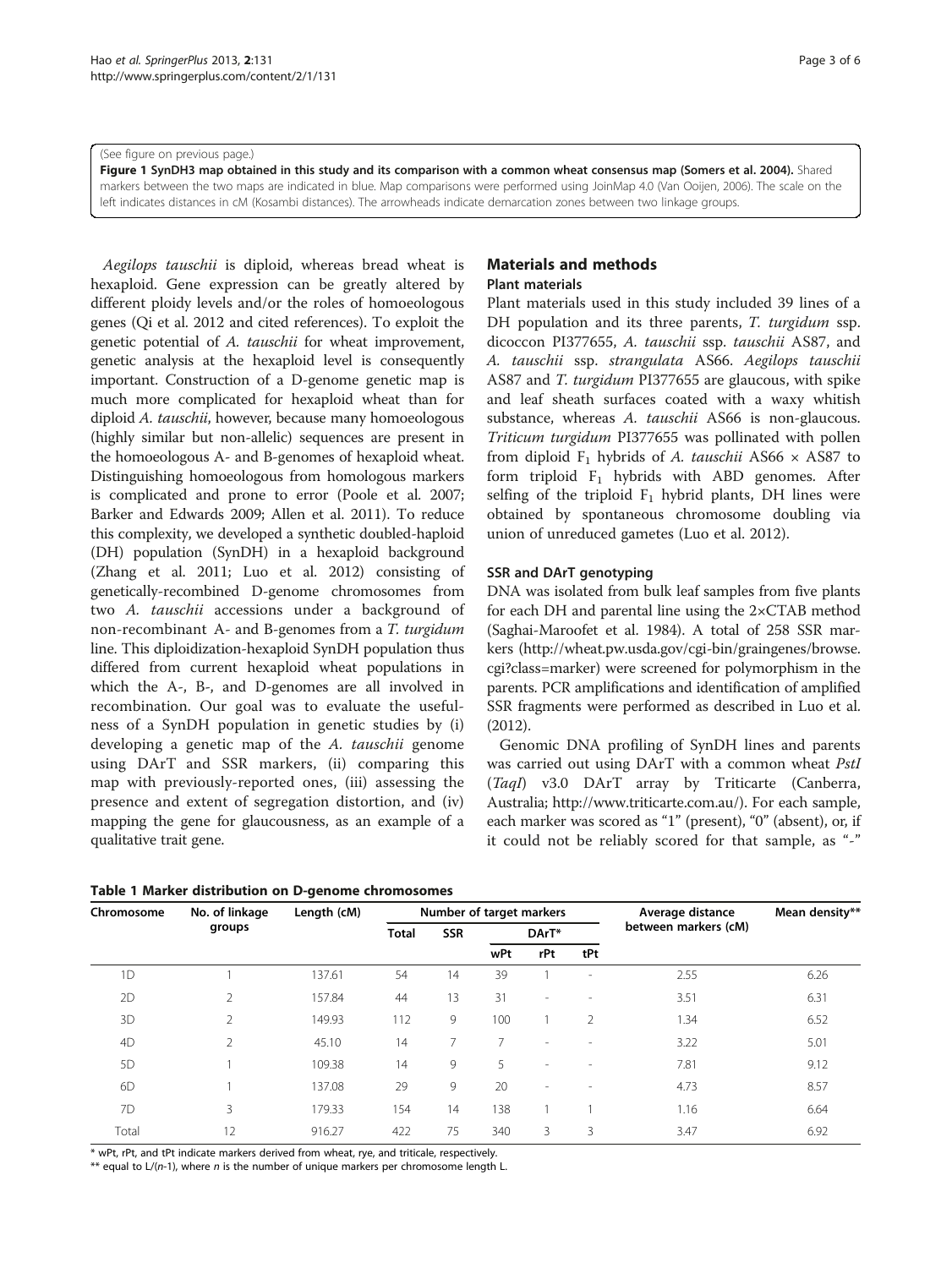(missing). DArT calls were converted into "A" (AS66), "B" (AS87), and "-" (missing data) by comparison against parental scores.

#### Map construction

Map construction and comparison were carried out as described in Zhang et al. [\(2012](#page-5-0)), and segregation data were analyzed using QTL IciMapping v3.1 (Li et al. [2007;](#page-5-0) [http://](http://www.isbreeding.net/software/?type=detail&id=3) [www.isbreeding.net/software/?type=detail&id=3\)](http://www.isbreeding.net/software/?type=detail&id=3). Markers were classified into linkage groups based on a logarithm of odds (LOD) score threshold of 4.7. Markers within each group were then ordered using RECORD (Van Os et al. [2005\)](#page-5-0) and marker order verified using the RIPPLE command with the SARF (sum of adjacent recombination frequencies) option. Graphical genotypes were examined in Excel 2003 (Additional file [1](#page-5-0): Table S1). At this step, singletons (single loci in a progeny line that appear to have recombined with both directly-neighboring loci) were replaced by missing values in the data set, and calculations were repeated until no singletons were found. Ungrouped markers (uncorrected data) were anchored to previous linkage groups by using an LOD > 2.0. All calculations were repeated for new linkage groups. Independent linkage groups on the same chromosome with Kosambi distances between subsequent markers less than 50 cM were integrated as one linkage group. The  $\chi^2$  analysis, map drawing, and map comparison were performed using JoinMap 4.0 (Van Ooijen [2006](#page-5-0)). A  $\chi^2$  goodness-of-fit analysis was performed for each marker to test for deviation from expected 1:1 segregation ratios in the doubled haploids at a significance level of  $P < 0.05$ . Any region with at least three adjacent loci showing significant segregation distortion was defined as a segregation distortion region (SDR) (Paillard et al. [2003\)](#page-5-0).

## Results

## Genetic map construction

Because the only recombinant chromosomes in the DH population were those involving D-genomes derived from A. tauschii accessions AS66 and AS87, markers showing polymorphism between the two A. tauschii parents were used to genotype the DH population for

genetic map construction. A set of 440 polymorphic markers, consisting of 79 SSR and 361 DArT markers, was obtained. Of these, 19 (4.3%) were removed from the data set during map construction because anchor markers were lacking. The remaining 421 markers (75 SSRs and 346 DArTs) were successfully mapped onto the final map, forming 12 linkage groups (Additional file [1](#page-5-0): Table S1; Figure [1\)](#page-2-0). Based on the shared marks between our map with previous reported D-genome maps for common wheat (Somers et al. [2004](#page-5-0)), the 12 linkage groups were assigned to 1D-7D chromosomes, respectively. Each D chromosome contained one to three linkage groups (Table [1](#page-2-0)). The order of multiple linkage groups on same chromosome were decided according to the shared markers in common wheat consensus map (Figure [1\)](#page-2-0). The total map length of the seven D chromosomes spanned 916.27 cM, with an average length of 130.90 cM per chromosome and an average distance between markers of 3.47 cM.

#### Segregation distortion

Out of 421 mapped markers, 48 (11.4%), including 35 DArT (10.1%) and 13 SSR (17.3%) markers, were significantly distorted ( $P < 0.05$ ) from expected Mendelian segregation ratios. Segregation distortion (SD) was observed on five chromosomes (Additional file [1](#page-5-0): Table S1), with frequencies of 9.3% (5 of 54 markers) for chromosome 1D, 13.3% (6/45) for 2D, 10.7% (12/112) for 3D, 24.1% (7/29) for 6D, and 11.7% (18/154) for 7D. In this study, a biological segregation distortion region (SDR) was defined as any region that included at least three uninterrupted markers showing SD. Based on this criterion, seven SDRs were detected within seven linkage groups (Table 2). The SDR on chromosome 1D favored A. tauschii AS87 alleles, whereas the six SDRs on the other four chromosomes were skewed toward AS66 alleles (Additional file [1:](#page-5-0) Table S1).

#### Map comparisons

To evaluate the quality of the genetic map developed in this study, 50 markers were identified that also appeared on a common wheat consensus map (Somers et al. [2004](#page-5-0)).

Table 2 Segregation distortion regions (SDRs) in the SynDH3 population

| Chromosome | Linkage group   | Location    | No. of markers in linkage group | No. of distorted markers | SDR name     | Parental skew |
|------------|-----------------|-------------|---------------------------------|--------------------------|--------------|---------------|
| 1D         | 1D              | 81.58-92.84 |                                 |                          | Qsd.scau-1D  | AS87          |
| 2D         | 2D2             | 18.03-37.78 | 6                               | 6                        | Osd.scau-2D  | AS66          |
| 3D         | 3D1             | 5.28-10.77  | 12                              | 9                        | Osd.scau-3D  | AS66          |
| 6D         | 6D              | 65.57-74.37 | 4                               | 4                        | Osd.scau-6D  | AS66          |
| 7D         | 7D1             | $0 - 7.16$  | 3                               |                          | OSd.scau-7D1 | AS66          |
|            | 7D1             | 35.38-51.55 | 9                               | 9                        | OSd.scau-7D2 | AS66          |
|            | 7D <sub>2</sub> | $0 - 16.46$ | 6                               | 6                        | QSd.scau-7D3 | AS66          |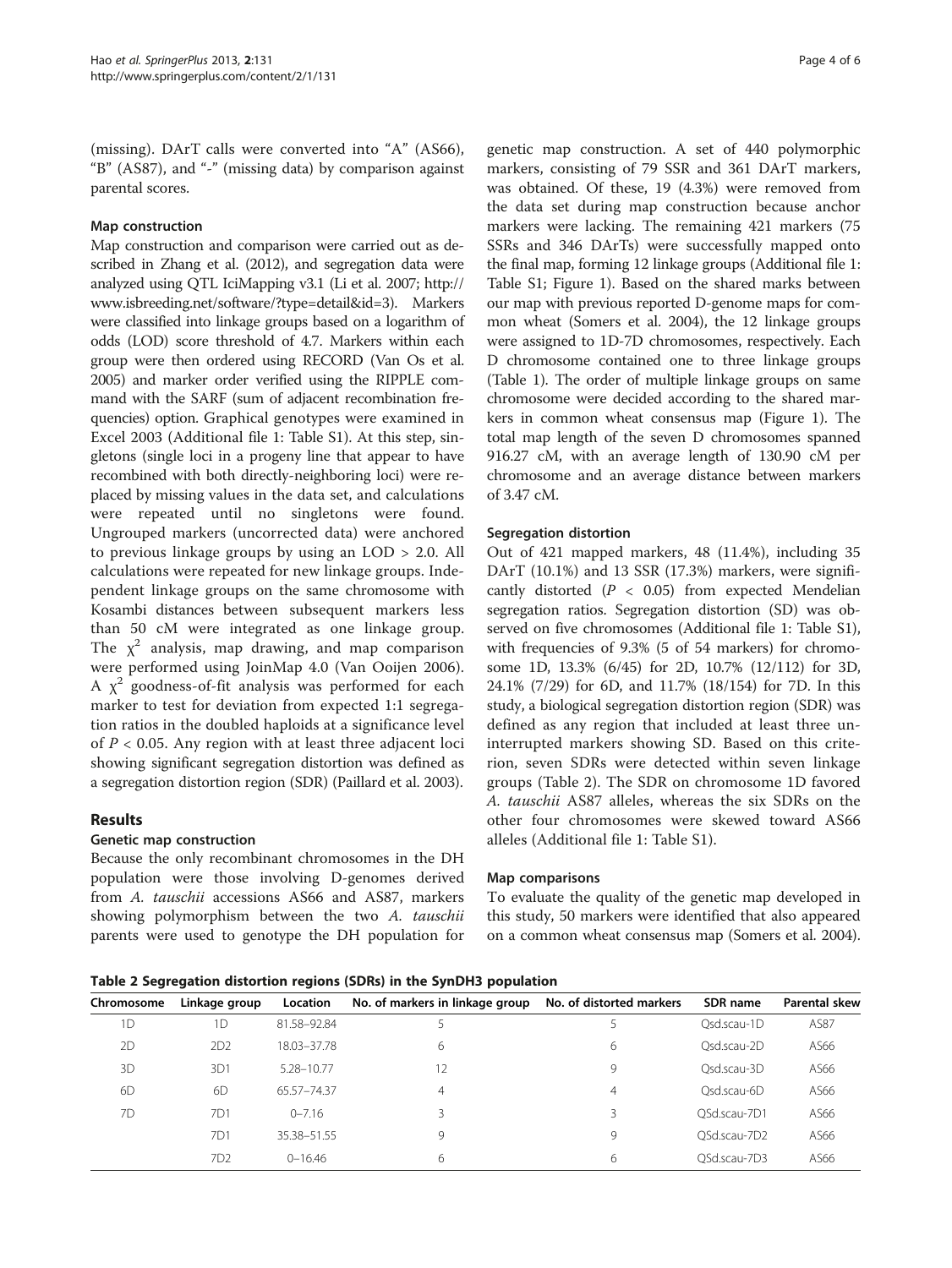The orders of these shared markers were compared between the two maps (Figure [1\)](#page-2-0). Among them, 37 (74%) showed a consistent order on chromosomes 1D (6), 2D (7), 3D (2), 4D (3), 5D (6), 6D (4), and 7D (9). Differences in marker order, including reversed order, were also detected; these discrepancies were found on all chromosomes except for 7D.

#### Gene identification

The glaucousness character was surveyed in DH and parental plants during the heading stage. Aegilops tauschii AS87 and T. turgidum PI377655 were glaucous, whereas A. tauschii AS66 was non-glaucous. AS66  $\times$  AS87 F<sub>1</sub> hybrids were also non-glaucous, indicating that the glaucousness of AS87 was inhibited by the epistatic influence of the dominant inhibitor gene in AS66.  $W2<sup>I</sup>$ , the gene for this trait, was further mapped to the distal region of 2DS, and was linked to the DArT marker wPt-2330 within 5.91 cM (Figure [1\)](#page-2-0).

# **Discussion**

Genetic maps of the A. tauschii D-genome have previously been constructed using segregating populations in diploid backgrounds (Gill et al. [1991;](#page-5-0) Boyko et al. [1999](#page-5-0); Ter Steege et al. [2005](#page-5-0); Luo et al. [2009\)](#page-5-0). In contrast, our map of the D-genome of A. tauschii was constructed in a hexaploid background. Although the DH population used in this study was small—only 39 lines, 96% of 440 polymorphic DNA markers were mapped onto the final A. tauschii D-genome map. This high genetic map construction efficiency may be a consequence of the unique genetic structure of the hexaploid DH population used in this study, in which only D-genome chromosomes between A. tauschii accessions AS66 and AS87 were involved in genetic recombination under a background of nonrecombinant A- and B-genomes from the T. turgidum line PI377655 (Luo et al. [2012\)](#page-5-0). Interference due to A- and B-genome polymorphism was thus avoided (Poole et al. [2007;](#page-5-0) Barker and Edwards [2009](#page-5-0); Allen et al. [2011](#page-5-0)). When 50 shared markers were compared between this map and a consensus map constructed by Somers et al. ([2004](#page-5-0)), 37 exhibited consistent orders. The orders of the remaining 13 differed, however, perhaps as a result of small structural rearrangements (such as translocations, deletions, and inversions) and/or because of the small number of DH lines used.

To evaluate the usefulness of the hexaploid wheat DH population for gene identification in A. tauschii, we analyzed the morphological trait of glaucousness. Glaucousness in A. tauschii is controlled by a dominant gene, W2, located on chromosome arm 2DS. This phenotype is inhibited by the epistatic influence of the dominant inhibitor gene  $W2<sup>t</sup>$  found on the distal region of 2DS (Watanabe et al. [2005;](#page-5-0) Liu et al. [2007](#page-5-0)).

In our study, the non-glaucous trait was also mapped to 2DS. This result suggests that the diploidizationhexaploid DH population has value as a tool for mapping qualitative trait genes.

Segregation distortion is a common phenomenon in plants and can be influenced by various factors affecting the fertility of either gametes or zygotes (Lyttle [1991](#page-5-0)). In a previous study on  $54$   $F_2$  diploid plants derived from two A. tauschii accessions (Faris et al. [1998\)](#page-5-0), 57 (29%) out of 194 RFLP markers were significantly distorted  $(P < 0.05)$  from expected segregation ratios, with segregation distortion regions (SDRs) detected on chromosomes 1D, 3D, 4D, 5D, and 7D. In the present study, 48 (11.4%) out of 422 markers showed distorted segregation  $(P < 0.05)$ , and seven SDRs were detected on chromosomes 1D, 2D, 3D, 6D, and 7D. The longest SDR was QSd.scau-7D3, with a length of 16.46 cM including the centromere, and favoring the A. tauschii parent AS66 (Additional file [1](#page-5-0): Table S1). There may be an important locus associated with this SDR, as a similar SDR has also been detected on a homoeologous chromosome, 7E, in another species (Cai et al. [2011](#page-5-0)). Out of seven SDRs, six skewed in favor of A. tauschii AS66, the maternal parent in the cross with A. tauschii AS87. This is consistent with the observations of Faris et al. [\(1998\)](#page-5-0) that loci affecting gametophyte competition in male gametes via nucleocytoplasmic interactions may play a role in SDR production. Allelic variation associated with the production of wide-hybrid plants may have also contributed to the segregation distortion observed in our study, as these hexaploid DH lines were derived from the wide hybridization of T. turgidum PI377655 with diploid  $F_1$ hybrids of A. tauschii  $AS66 \times AS87$ . For example, allelic variations in loci that control crossability between different species can affect seed-setting of interspecific crosses (Tixier et al. [1998](#page-5-0)). Allelic variations related to hybrid seed germination and plant vigor may also affect the production of DH lines (Ter Steege et al. [2005\)](#page-5-0). During the production of the DH lines used in our study, only 16.5% (71/430) of  $F_1$ hybrid seeds germinated; from these seeds, 39 vigorous haploid plants possessing ABD genomes were obtained (Luo et al. [2012](#page-5-0)).

We demonstrated in this study that diploidizationhexaploid DH population can be used to generate genetic maps. However, the limitation of a small DH population with only 39 lines should be pointed out. The present study identified 12 linkage groups which were significantly larger than the number of the 7 haploid chromosomes of D genome. The small population could result in more linkage groups and could be one of factors for segregation distortion and inconsistent marker order. To generate a better genetic map, a larger size of mapping population is needed.